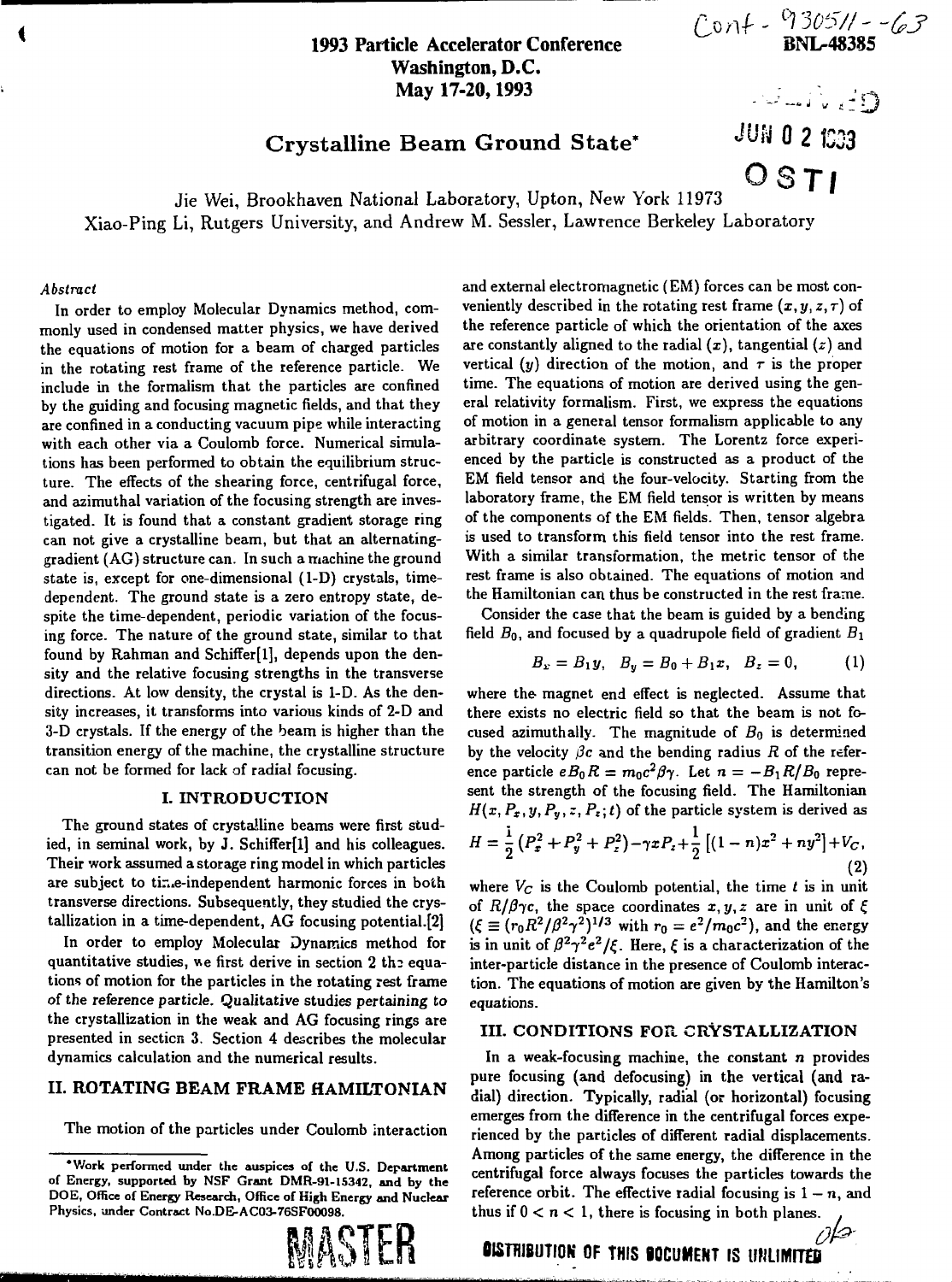## **DISCLAIMER**

**This report was prepared as an account of work sponsored by an agency of the United States Government Neither the United States Government nor any agency thereof, nor any of their employees, makes any warranty, express or implied, or assumes any legal liability or responsibility for the accuracy, completeness, or usefulness of any information, apparatus, product, or process disclosed, or represents** that its use would not infringe privately owned rights. Reference herein to any spe**cific commercial product, process, or service by trade name, trademark, manufacturer, or otherwise does not necessarily constitute or imply its endorsement, recommendation, or favoring by the United States Government or any agency thereof. The views and opinions of authors expressed herein do not necessarily state or reflect those of the United States Government or any agency thereof.**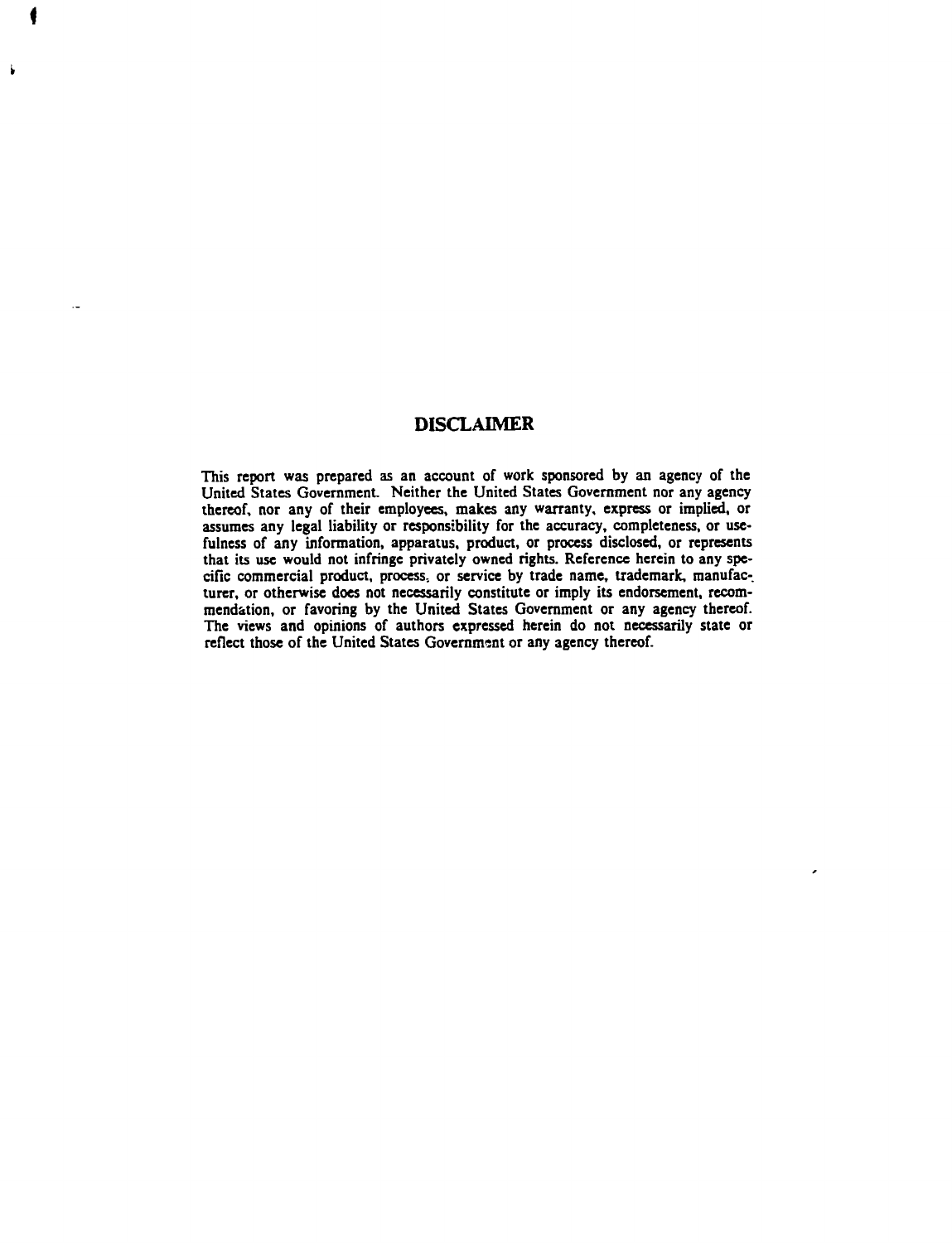The situation becomes different when the beam is crystallized. In the ground state, particles circulate around with the same angular velocity. Contra., to the conventional case, the centrifugal force provides a defocusing force. Using the equations in the rest frame, it has been proven in general that crystalline beam can not exist in any dimension in a weak- focusing machine.

In the case of AG focusing, however, the amount of magnetic net focusing can easily prevail over the centrifugal defocusing caused by crystallization. Qualitatively, the conditions of crystallization can be estimated using the smooth approximations. Consider a ring consisting of *N<sup>c</sup>* identical lattice cells. In the rest frame, the potential produced by the external magnetic field varies periodically with period  $T_c = 2\pi/N_c$  in the reduced unit. The equilibrium state is defined as the one when the motions of all the particles are periodic in *Tc.* After linearizing the Coulomb force by expanding around the equilibrium orbit  $(x_i, y_i, z_i)$  of each particle *i*, the transverse equations become

$$
\ddot{x} + \left\{ \nu_x^2 - \gamma^2 - \sum_j \left[ \frac{1}{r_{ij}^3} - \frac{3(x_i - x_j)^2}{r_{ij}^5} \right] \right\} x = \sum_j \frac{x_i - x_j}{r_{ij}^3}
$$
\n
$$
\ddot{y} + \left\{ \nu_y^2 - \sum_j \left[ \frac{1}{r_{ij}^3} - \frac{3(y_i - y_j)^2}{r_{ij}^5} \right] \right\} y = \sum_j \frac{y_i - y_j}{r_{ij}^3},
$$
\n(3)

where  $r_{ij}$  is the distance between *i* and *j*, and  $\nu_x$  and  $\nu_y$ are the horizontal and vertical tunes in the absence of the Coulomb interaction. Similar to the weak focusing case, the crystal can only exist when the effective transverse focusing is sufficiently strong i.e.  $\nu_x^2 > \gamma^2$  and  $\nu_y^2 > 0$ . Since typically  $\nu_x \approx \gamma_T$ , it is implied that the AG machine has to operate below the transition energy.

When the particle density is low, the equilibrium state is a 1-D chain where all the particles are aligned along the  $x = y = 0$  axis and uniformly distributed in z. As the density increases, it transforms into 2-D. If the net radial focusing is weaker {or stronger) than the vertical one i.e.  $\nu_x^2 - \gamma^2 < \nu_y^2$  (or  $\nu_x^2 - \gamma^2 > \nu_y^2$ ), the 2-D structure lies in the horizontal (or vertical) plane. As the density is increased further, the equilibrium state eventually becomes 3-D.

To estimate the threshold density at which the 1-D crystal becomes 2-D, consider a 1-D crystal chain with the nearest-neighbor azimuthal distance  $\Delta_z$ . The vibrational frequencies  $\omega_x(k)$  in x direction can be expressed as

$$
\omega_x^2(k) = (\nu_x^2 - \gamma^2) - \frac{2}{\Delta_z^3} \sum_m \frac{1}{m^3} + \frac{2}{\Delta_z^3} \sum_m \frac{\cos(mk)}{m^3}, \quad (4)
$$

where k is the crystal momentum. Apparently  $\omega_x(k)$  takes its minimum at  $k = \pi$ , which corresponds to two neighboring particles moving in the opposite direction. The transition from 1-D to 2-D occurs in  $\bm{x}$  direction at the  $\bm{\Delta}_{\bm{z}}$  value where the smallest  $\omega_x(k)$  becomes imaginary. Therefore, in the case that  $\nu_x^2 - \gamma^2 < \nu_y^2$ , the condition for a stable 1-D crystal is given by the equation

$$
\nu_x^2 - \gamma^2 > 4.2/\Delta_z^3. \tag{5}
$$

#### IV. MOLECULAR DYNAMICS RESULTS

When Coulomb interaction and AG focusing are present, it is impossible to solve the Hamiltonian in Eq. 2 analytically. We therefore seek numerical solutions using molecular dynamics. Since the Coulomb interaction is long ranged, an Ewald-type summation has to be performed to calculate the energy and the forces. Rahman and Schiffer[l] used periodic boundary conditions in *all* three directions in order to utilize the standard Ewald summation method. However, in a realistic accelerator, the system may be considered infinite only in *z* direction. Also, the infinitely long collection of positively charged particles give a logarithmically diverging energy. In general, a negatively charged background has been added to the system to cancel this infinity. To simulate a real accelerator, we consider instead a bunch of charged particles confined in a perfectly conducting, infinitely long pipe. The periodic boundary condition is used only in the *z* direction, where the "supercell" of length  $L$  (in unit of  $\xi$ ) repeats itself to infinity. The energy  $\phi(\mathbf{x}_i, \mathbf{x}_j)$  due to two particles at x; and *Xj,* after all the image charges and equivalents in , other supercells are included, is

$$
\phi = \frac{1}{r_{ij}} + \frac{4}{L} \int_0^\infty \frac{\cosh(2z_{ij}k/L)J_0(2\rho_{ij}k/L) - 1}{\exp(2k) - 1} dk + \frac{2}{L} [\log(\pi b/L) + C], \tag{6}
$$

where  $z_{ij} = z_i - z_j$ ,  $\rho_{ij} = \sqrt((x_i - x_j)^2 + (y_i - y_j)^2)$  $r_{ij} = \sqrt{z_{ij}^2 + \rho_{ij}^2}$ , *b* is the radius of the pipe. The condition  $\rho_{ij} \ll b$  is used and  $z_{ij}$  is understood to be between  $-L/2$ and  $L/2$ . Apart from the last term which is an unimportant constant, Eq. (6) is the same as the formula given by Avilov[4], but the physical environments are different.

The integration in Eq. (6) is performed by a 15th order Gauss-Laguerre method. The equations of motion is integrated by the 4th order Runge-Kutta algorithm. The storage ring is assumed to consist of 10 identical FODO cells. Within each cell, the lengths of the F, 0, D, and 0 elements are assume to be 15%, 35%, 15%, and 35% of the cell length, respectively. The focusing and defocusing gradients *n* are set to be 50 and  $-50$ , respectively. This arrangement results in  $\nu_x = 2.7$ ,  $\nu_y = 2.3$ , and  $\gamma_T$  is about 2.5.  $\gamma$  is set to 1.4. The time step for the integration is  $1/20$  of the period  $T_c$  of the focusing field.

Notice that the Hamiltonian we are solving is time dependent, therefore the total energy is not a constant of motion, and the "temperature" as conventionally defined is no longer meaningful. Initially, the positions and momenta of the particles are randomly chosen. At the end of each FODO period, a periodic condition is imposed on all positions and momenta. The "drifting velocity"  $v_z = [z(T_c) - z(0)]/T_c$  is then subtracted from  $P_z$  for each particle to correct "shearing" in the beam. Our experience shows that this is a very effective method to "cool" the system down to reach the ground state.

Here, we report the preliminary results with  $L = 10$  and number of particles *N* in the supercell ranging from 5 to 100. When  $N = 5$ , the crystal is 1-D, and does not change